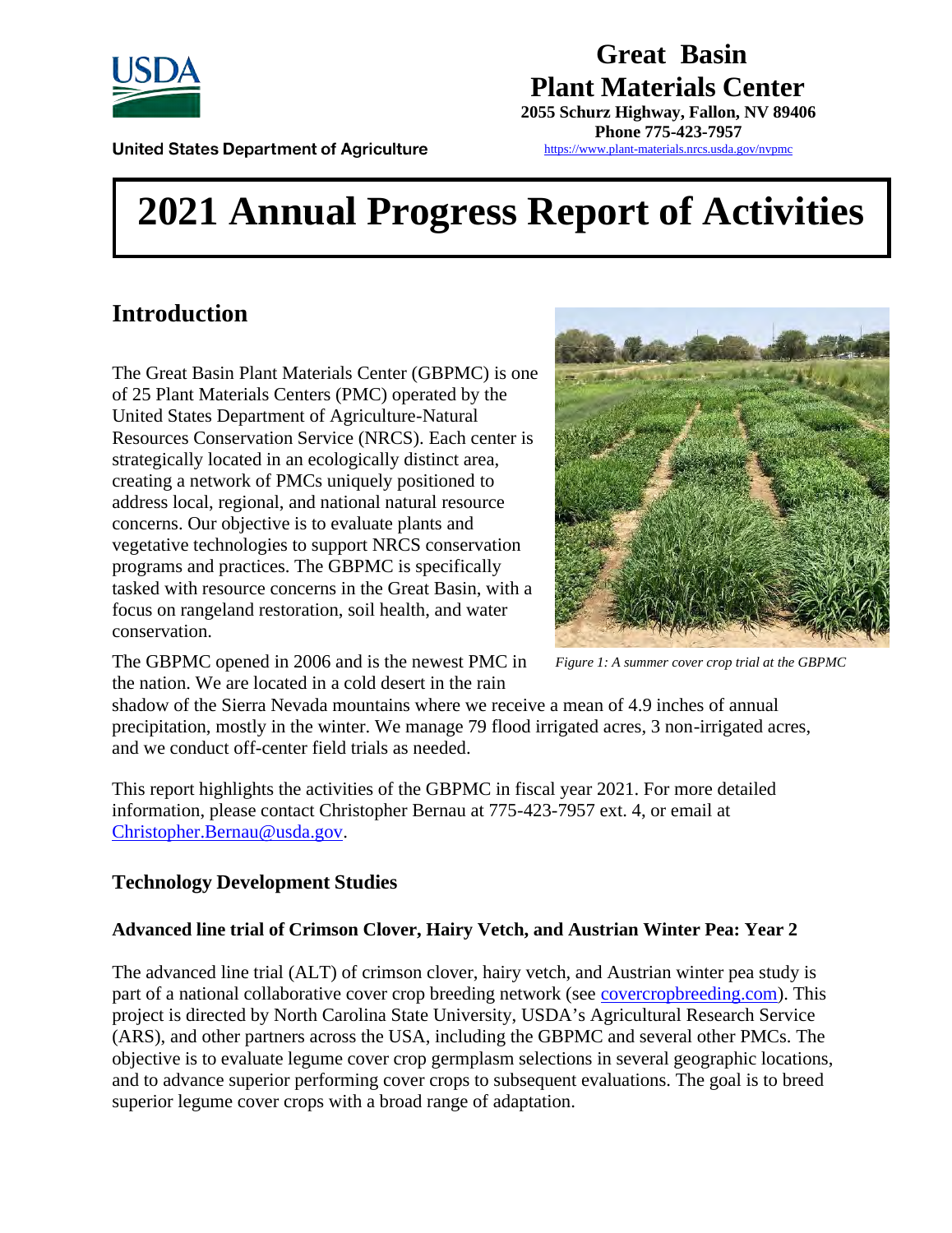The ALT trial was planted on the GBPMC in October 2019 and again in 2020. Variables for both years include: percent stand establishment at 30 days after planting, percent spring stand establishment, end of season height, end of season biomass, and plant vigor. The data was submitted to the cover crop breeding program, and regional publications and information on germplasm performance can be found at [covercropbreeding.com/publications](https://www.covercropbreeding.com/publications). Superior performing genetic lines were conserved for an October 2021 planting, but we were unable to participate due to a lack of available irrigation water.



*Figure 2: Austrian winter pea seedlings*

We found crimson clover to be the weakest performer at our location, with poor emergence and almost no winter survival for any tested germplasm. Data for hairy vetch and Austrian winter pea germplasms was too variable to make any general statements.



**Thickspike Wheatgrass and Basin Wildrye Rangeland Adaptation Trial**

*Figure 3: The thickspike wheatgrass and basin wildrye rangeland adaptation trial*

The thickspike wheatgrass (*Elymus lanceolatus*) and basin wildrye (*Leymus cinereus*) rangeland adaptation trial is a study done with the cooperation of the Agricultural Research Service (ARS). It was planted in October 2020 in a grazing enclosure maintained by the ARS in the northern end of Edwards Creek Valley, NV; 68 miles east of the GBPMC. The site is dominated by silt loam soils, received an average of 7.3 inches a year for the past thirteen years, and is typical of a lower elevation sagebrush steppe. The study includes five releases of thickspike wheatgrass ('Bannock', 'Bannock II', 'Critana', 'Schwendimar', and 'Sodar'), five releases of basin wildrye ('Continental', 'Magnar', 'Trailhead', 'Trailhead II', and Tetra germplasm), and two non-native plants occasionally included in rangeland plantings; 'Vavilov II' Siberian wheatgrass (*Agropyron fagile*) and 'Snowstorm' forage kochia (*Bassia prostrata*). The objective is to identify releases that may be useful in conservation of these sites.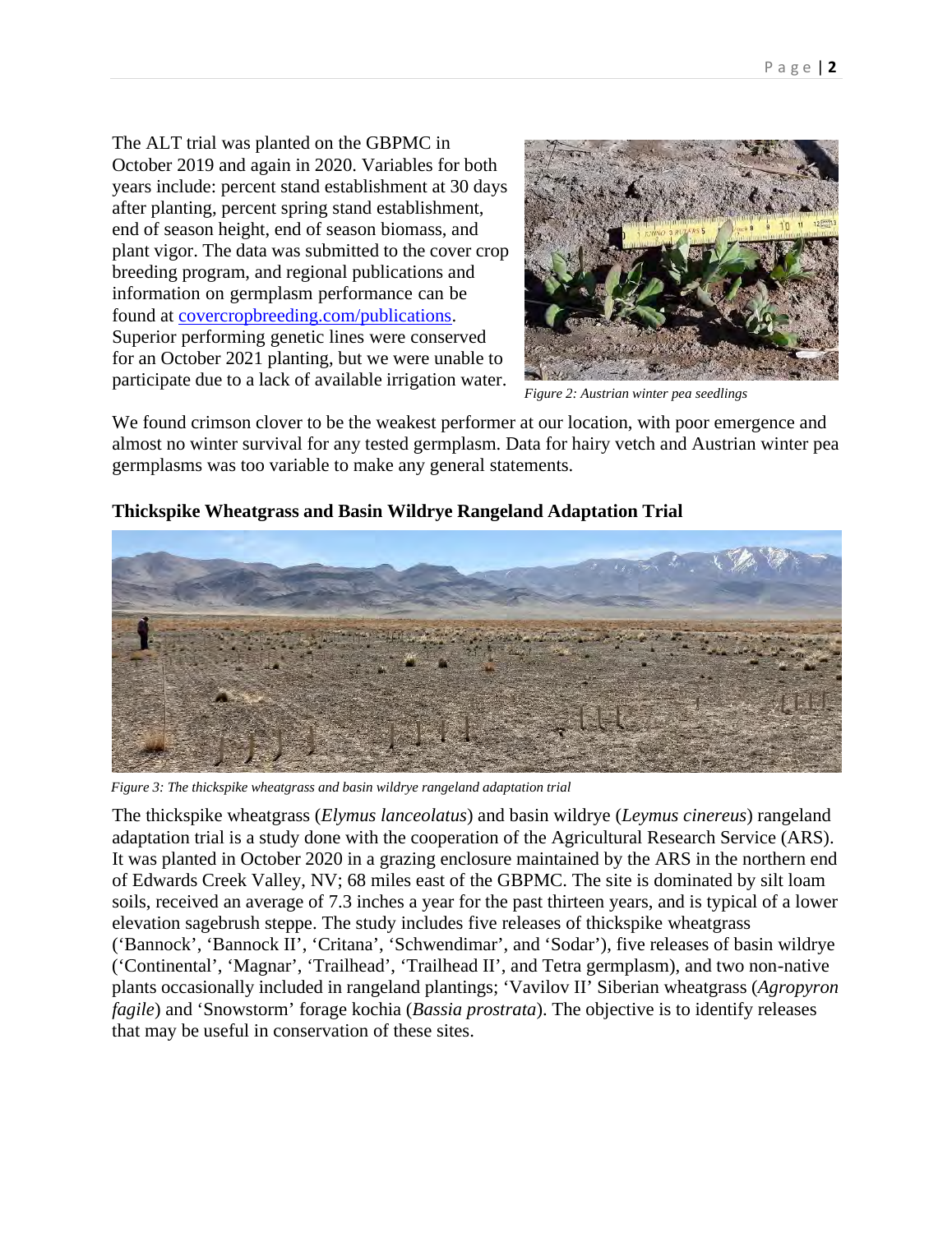We found that by spring all native plants produced less than one seedling per foot. 'Trailhead' and Tetra germplasm produced the largest number of seedlings for basin wildrye, and 'Sodar' and 'Schwendimar' produced the most for thickspike wheatgrass. 'Snowstorm' forage kochia had zero seedlings in any plot, and 'Vavilov II' Siberian wheatgrass had 5.85 seedlings per foot. First year plant establishment has not been collected yet, but early signs suggest survival may be limited. The study location received a fraction of its annual rainfall (5.6 inches), and the Mormon cricket (*Anabrus simplex*), an agricultural pest notorious for its voracious appetite, had high density swarms on site. The site will be monitored for establishment and survival for another year, and this study will be repeated adjacent to the first location in October 2021.



*Figure 4: A Siberian wheatgrass seedling.*

#### **Fava Bean Seeding Date Trial**

Fava bean (*Vicia faba*) is an annual legume that produces ample biomass, is frost tolerant, and ranks high in nitrogen fixation. The fava bean seeding date trial was designed to determine the best time to plant fava beans in northern Nevada. Planting time is important as fava beans can increase their frost tolerance if exposed to mild freezing temperatures in the first few weeks after planting. If you plant fava beans too early, they will be too mature when winter hits and have lower frost survival. If planted too late, they would be exposed to plenty of freezing temperatures but will not be mature enough to survive the winter.



*Figure 5: The fava bean seed timing trial*

To determine an optimum seeding date, we planted fava beans on October  $8<sup>th</sup>$ , then again every two weeks till November 19<sup>th</sup>. It was a dry summer and irrigation was late, so our effective start date for the first planting was October  $13<sup>th</sup>$ . Emergence was collected at 30 and 60 days after planting.

We had good emergence with the first planting, poor with the second, and none in the third and fourth. These results complimented previous years' findings, which had excellent emergence when planted on October  $5<sup>th</sup>$ , and poor emergence when planted October 18<sup>th</sup>. This suggests that the first two weeks of October are the latest you would want to plant fava beans in Northern Nevada. Additional evaluation is needed to evaluate earlier planting dates.

This study was part of a larger fava bean collaborative effort with several other PMCs, Chico State, the ARS, and others. The results of the collaborative effort were published in Brasier et al. 2021. "A [multi-environment](https://acsess.onlinelibrary.wiley.com/doi/full/10.1002/agj2.20717) analysis of winter faba bean germplasm for cover crop traits".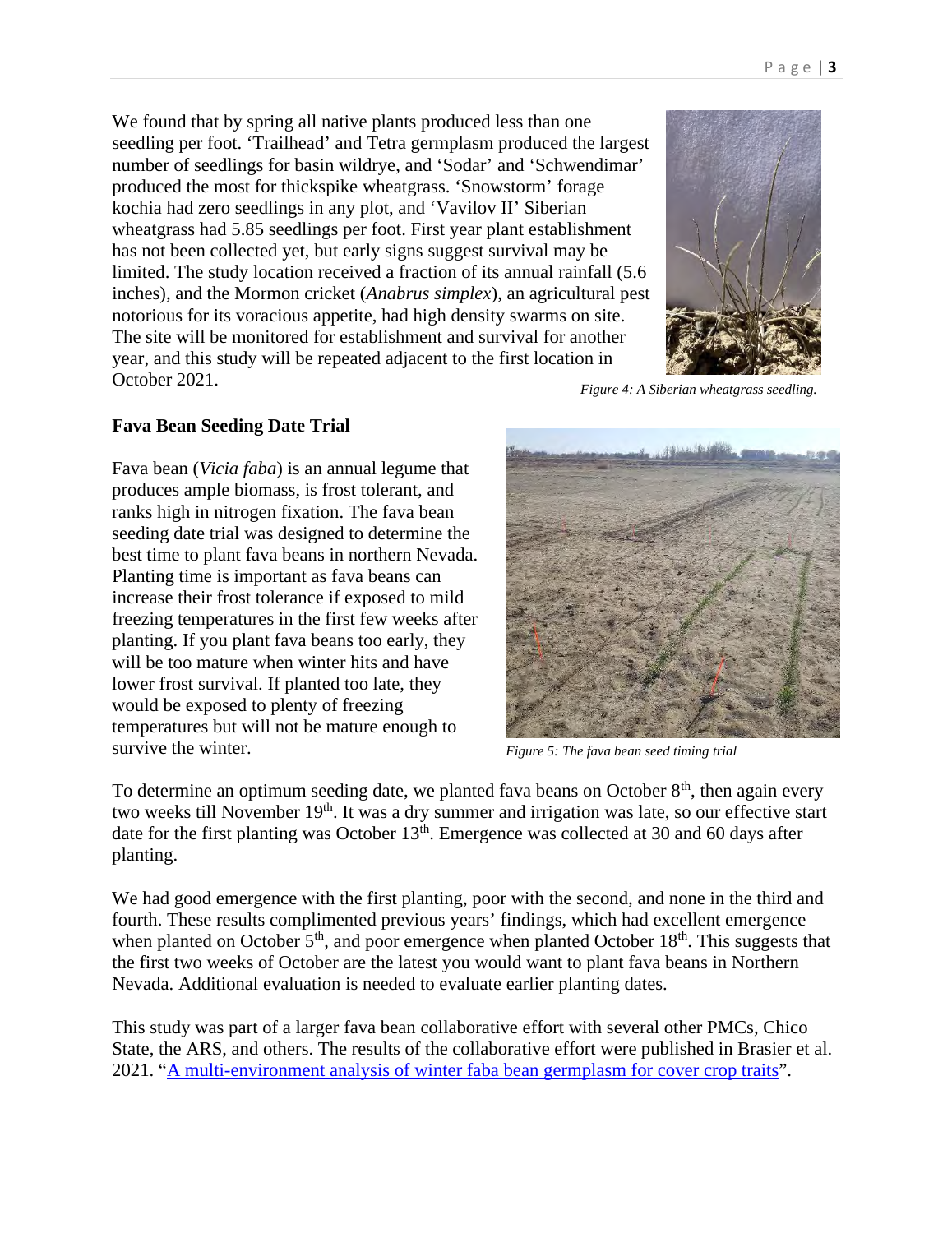#### **Green Wheatgrass Filter Strip Demonstration**

In October 2020 we planted a green wheatgrass (*Elymus hoffmannii*) filterstrip demonstration in collaboration with University of Nevada Reno Extension professor Dr. Maninder Walia. 'AC Saltlander' and 'Newhy' green wheatgrass were planted in alternating strips through saltaffected soils. The salts in these soils are highly variable, with pockets of low and high concentration, and even sodic conditions, all in the same field. Strips of vegetation in this field provide an interesting visual on salt adaptation. The objective was to provide a demonstration allowing producers to inspect establishment, height, and weed control of the two wheatgrasses through that dynamic soil. Unfortunately, site visits were canceled this year. There are tentative plans to repeat this demonstration in 2023.



*Figure 6: The Green Wheatgrass Filter Strip Demonstration.*

#### **Summer Millet, Sunn Hemp, and Cow Pea Cover Crop Trial**

Millets (multiple species), sunn hemp (*Crotalaria juncea*), and cow peas (*Vigna unguiculata*) are staples in the cover crop tool box. Millets are used for rapid biomass production and nutrient capture, sunn hemp has rapid biomass production and fixes nitrogen, and cow peas fix nitrogen while being one of the most heat tolerant crops available. All three are fairly drought tolerant, which makes them important for drought prone landscapes like Nevada. In 2021 the majority of Nevada was listed by the U.S. Drought Monitor as in extreme drought or worse, annual precipitation was well below average for the second year in a row, and the reservoir from which we get our irrigation was forecasted to run out of water before the end of the growing season. With that in mind, this study was designed to evaluate the performance of these species under water stress. We evaluated eight varieties of millet (five species), one variety of sunn hemp, and three varieties of cowpea (Table 1). One irrigation was applied during seed bed preparation, and two irrigations were applied after planting (20 and 35 days after planting (DAP)).



*Figure 7: Thirty (top), sixty (Middle), and ninety (bottom) days after planting photos of the summer cover crop trial.*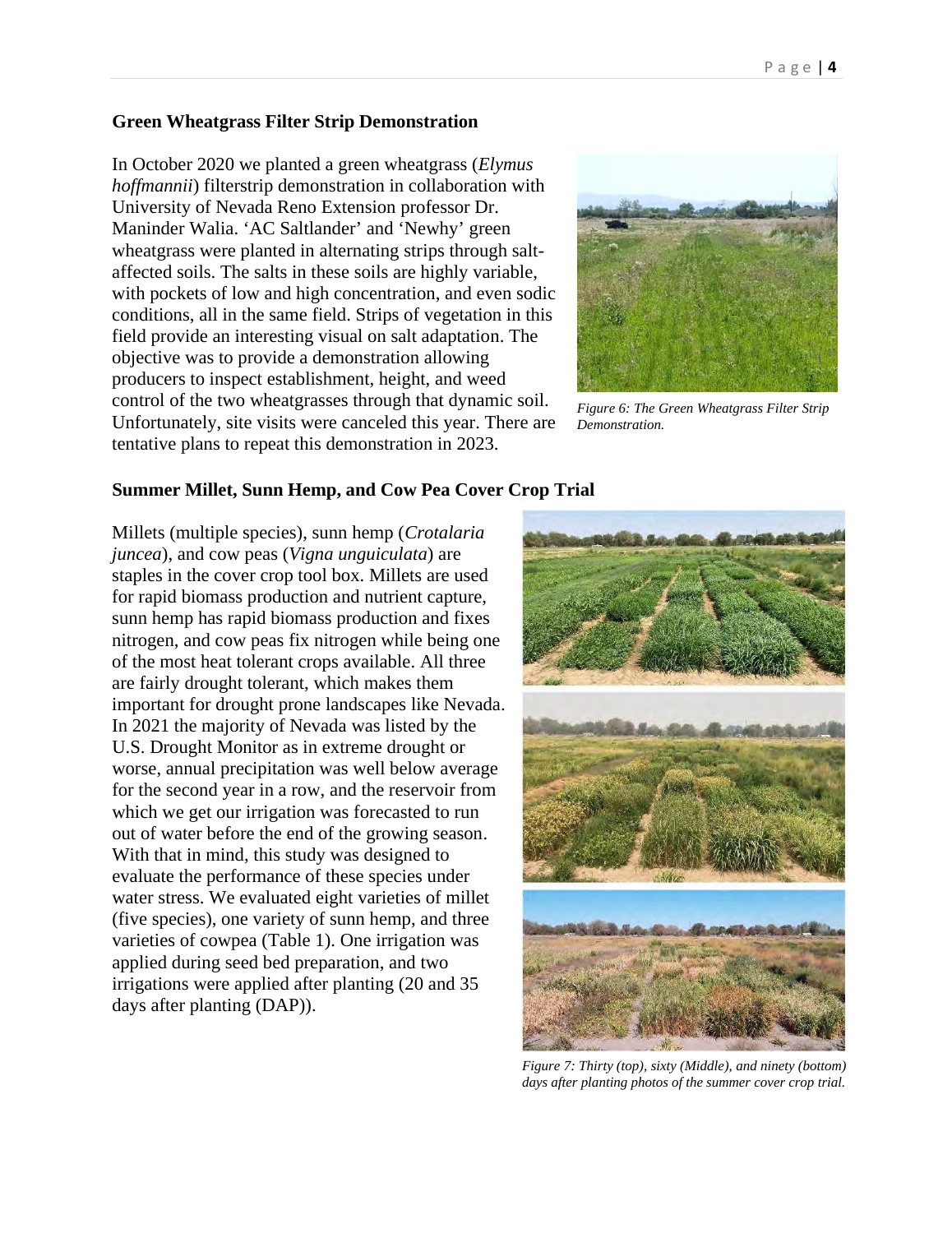| <b>Species</b>                                    | Variety             | $E$ mergence <sup>1</sup> | Percent of<br><b>Plots Reaching</b><br>50% Bloom | DAP to 50%<br>Bloom <sup>2</sup> | Biomass <sup>3</sup><br>(Dry lb/a) |
|---------------------------------------------------|---------------------|---------------------------|--------------------------------------------------|----------------------------------|------------------------------------|
| Cowpea<br>(Vigna unguiculata)                     | <b>Chinese Red</b>  | Excellent                 | 0%                                               |                                  | 1,454                              |
| Cowpea<br>(Vigna unguiculata)                     | Iron and Clay       | Excellent                 | 0%                                               |                                  | 2,391                              |
| Cowpea<br>(Vigna unguiculata)                     | <b>Red Ripper</b>   | Good                      | 0%                                               |                                  | 1,169                              |
| Sunn Hemp<br>(Crotalaria juncea)                  | <b>Tropic Sun</b>   | Good                      | 25%                                              | 81                               | 4,229                              |
| <b>Browntop Millet</b><br>(Urochloa ramosum)      | <b>Browntop</b>     | Excellent                 | 100%                                             | 59                               | 9,279                              |
| <b>Japanese Millet</b><br>(Echinochloa esculenta) | Japanese            | Excellent                 | 25%                                              | 81                               | 6,450                              |
| Proso Millet<br>(Panicum miliaceum)               | Dove                | Excellent                 | 75%                                              | 59                               | 9,957                              |
| Proso Millet<br>(Panicum miliaceum)               | White               | Excellent                 | 100%                                             | 38                               | 4,853                              |
| <b>Foxtail Millet</b><br>(Setaria italica)        | German              | Excellent                 | 25%                                              | 81                               | 7,450                              |
| <b>Foxtail Millet</b><br>(Setaria italica)        | <b>White Wonder</b> | Excellent                 | 75%                                              | 59                               | 9,466                              |
| <b>Pearl Millet</b><br>(Pennisetum glaucum)       | Leafy 22 Hybrid     | Excellent                 | 0%                                               |                                  | 9,332                              |
| <b>Pearl Millet</b><br>(Pennisetum glaucum)       | Tifleaf 3 Hybrid    | Excellent                 | 0%                                               |                                  | 8,235                              |

| Table 1: Results from the summer cover crop trial. |  |
|----------------------------------------------------|--|
|----------------------------------------------------|--|

<sup>1</sup>Excellent = >90% emergence by 7 DAP; Good =  $70-90%$  emergence by 7 DAP

<sup>2</sup>DAP (Days After Planting) when the first plot, out of four replications, reached 50% bloom

<sup>3</sup>Biomass collected at 50% bloom, or at 90 DAP if the plot never reached 50% bloom.

Data collected was emergence at 7 and 14 DAP, DAP to 50% bloom, and biomass at 50% bloom or at 90 DAP if the plot didn't reach 50% bloom. All varieties evaluated had rapid emergence, with full emergence by 14 DAP. The cowpeas never reached 50% bloom and had limited biomass production, while a single sunn hemp plot reached 50% bloom. Neither cowpea nor sunn hemp controlled weeds very effectively, with cowpea performance likely compromised due to weed pressure. Millet performance varied by species, with four species producing above 9000 lb/a.

The 50% bloom date for millet varied considerably. This has implications for termination strategies. Varieties that never reached 50% bloom ('Leafy 22' and 'Tifleaf 3') may be terminated by frost in the winter, while the other varieties should be terminated at the 50% bloom date. Mowing would likely be an effective termination strategy. A few millet species are known to resprout after mowing, but the drought stress may be sufficient in preventing resprouting.

These findings are preliminary. We will be replicating this study again in 2022. This study is also part of a larger study that includes the California and Arizona PMCs. We also collaborated with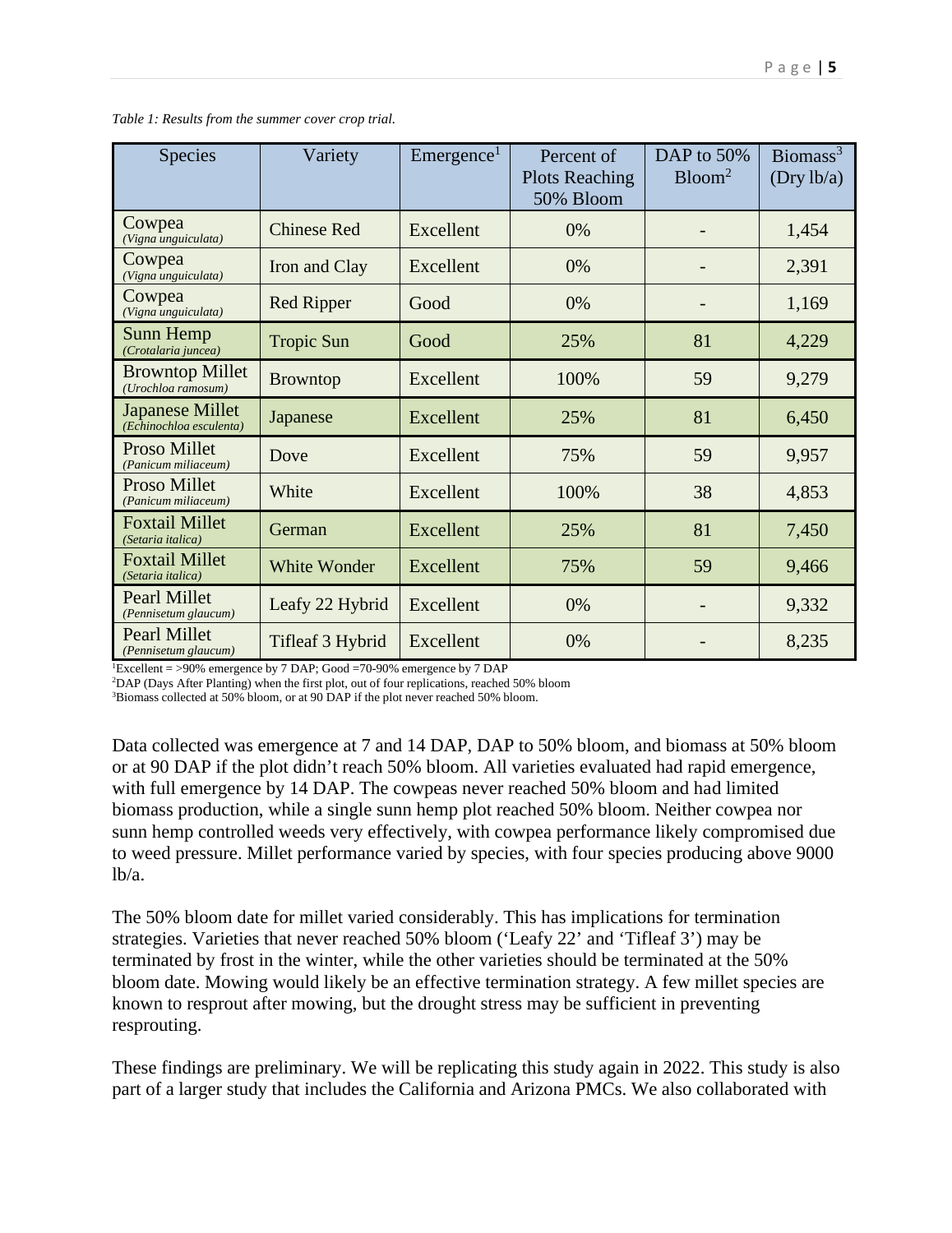Heather Emmons, our state public affairs officer, to put together a digital walking tour of this study. The tour is titled, ["Evaluating the Adaptation of Summer Cover Crops in Northern](https://www.youtube.com/watch?v=uldo71v22EY) Nevada," and can be found on the Nevada [NRCS YouTube](https://www.youtube.com/watch?v=uldo71v22EY) channel.

# **Indian Ricegrass Development**



Figure 8: Two accessions with pollination bags for seed collection. Left is a short form and right is a tall form.

We continued our work evaluating twelve Indian ricegrass (*Achnatherum hymenoides*) accessions for a potential pre-varietal release. In previous years we collected seed from the field, germinated those seeds, and established plants in drip irrigated row fabric. Those row fabric plants survived the first growing season and produced seed in 2021. Indian ricegrass typically does not cross pollinate; however, they can cross pollinate when specific climatic requirements are met. Thus each collected inflorescence was bagged in a pollination bag before anthesis as an added precaution to prevent cross pollination. These bags were collected, and the seeds cleaned and weighed. Seed weights varied by accession and ranged from 119,871 to 216,305 seeds per pound. This fresh batch of seeds will be the focus of our evaluation. The next step is to scarify, cold stratify, and germinate the seeds over the summer before they are transferred into row fabric in October 2022.

We observed variations in ricegrass height in this first planting (Fig 8). By the end of April some accessions averaged 7-8 inches while the taller accessions averaged over 12 inches. The shorter accessions produced a fraction of the seeds as the taller accessions, which may have implications when growing Indian ricegrass for commercial production.

In addition, we collaborated with Heather Emmons, the Nevada Public Affairs Specialist, to create two Indian ricegrass videos for this project. [Seed Options for Indian Ricegrass Part 1](https://www.youtube.com/watch?v=d5HGLjzhPkg) presents six commercial releases, their adaptations, and strategies for their use. [Seed Options for](https://www.youtube.com/watch?v=wqlMfgeYxOA&t=251s) Indian Ricegrass Part 2: [Searching](https://www.youtube.com/watch?v=wqlMfgeYxOA&t=251s) for a 7<sup>th</sup> [release](https://www.youtube.com/watch?v=wqlMfgeYxOA&t=251s) discusses the process we are going through to evaluate these accessions for a potential public release. Both videos are available on the [Nevada](https://www.youtube.com/channel/UC4RTxtbAQC5C9WptHtJ3S_g) NRCS [YouTube](https://www.youtube.com/channel/UC4RTxtbAQC5C9WptHtJ3S_g) channel.

# **Outreach**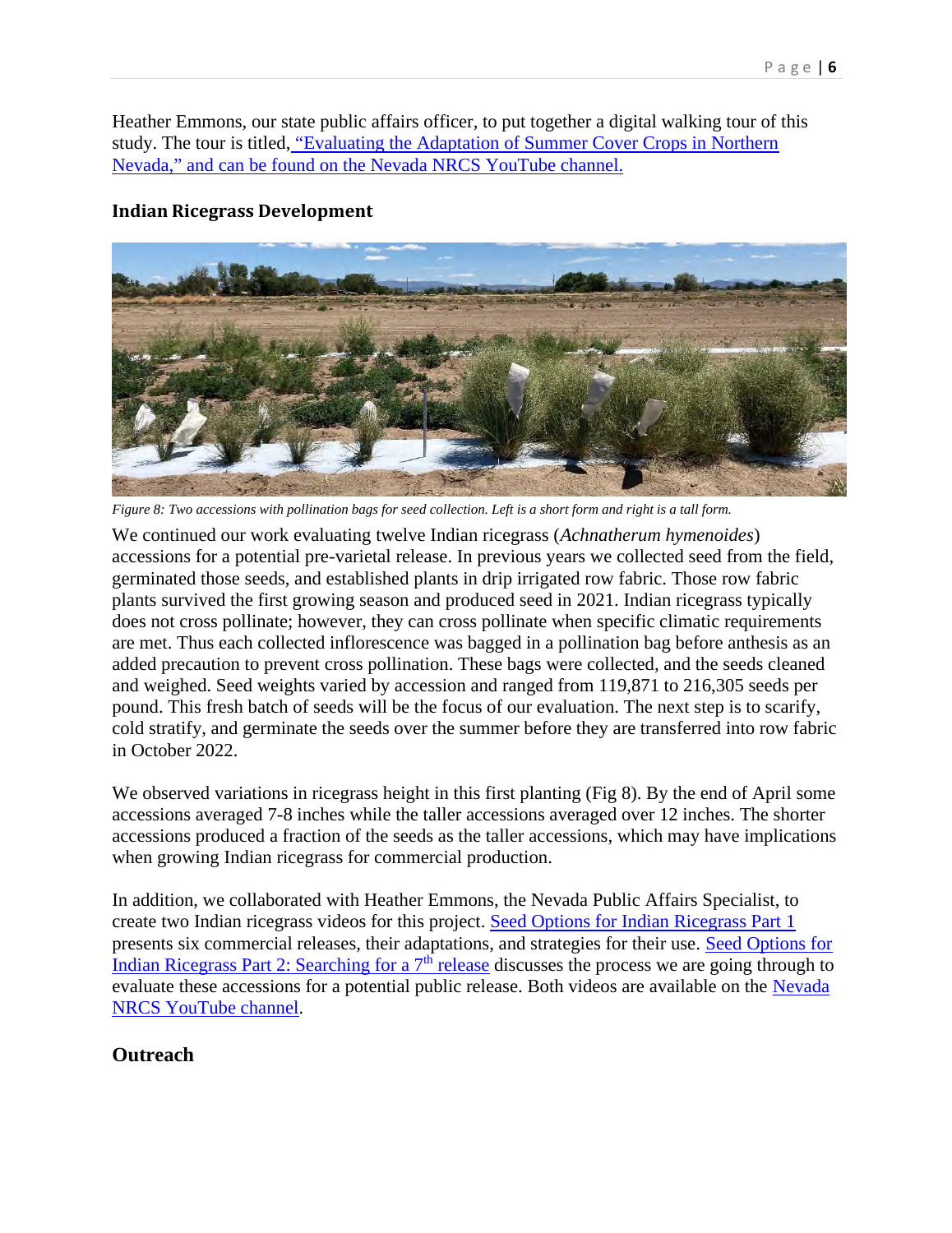The GBPMC participated in several events in 2021. In May, we participated in a fava bean virtual field day. The event was attended by 64 people and included speakers from Chico state, the California PMC, and the GBPMC. We combined our fava bean seeding date data with California and presented on planting strategies.

In June we participated in the employee training, "Working Effectively with Organic Producers." This training was available nationwide and attended by 25 staff. We presented on the benefits of cover crops, mix strategies, and termination methods.

In August we hosted a "Nevada PMC 101" training for all Nevada NRCS staff. The objective of this training was to cover the basics of the Plant Materials Program and the PMCs in the area. It was meant to be a refresher course for existing staff and an introduction to our program for all new staff. Guest speakers included Margaret Smither-Kopperl, Derek Tilley, Eninka Mndolwa, and Heather Dial.



*Figure 9: A screenshot from the Nevada PMC 101 training.*